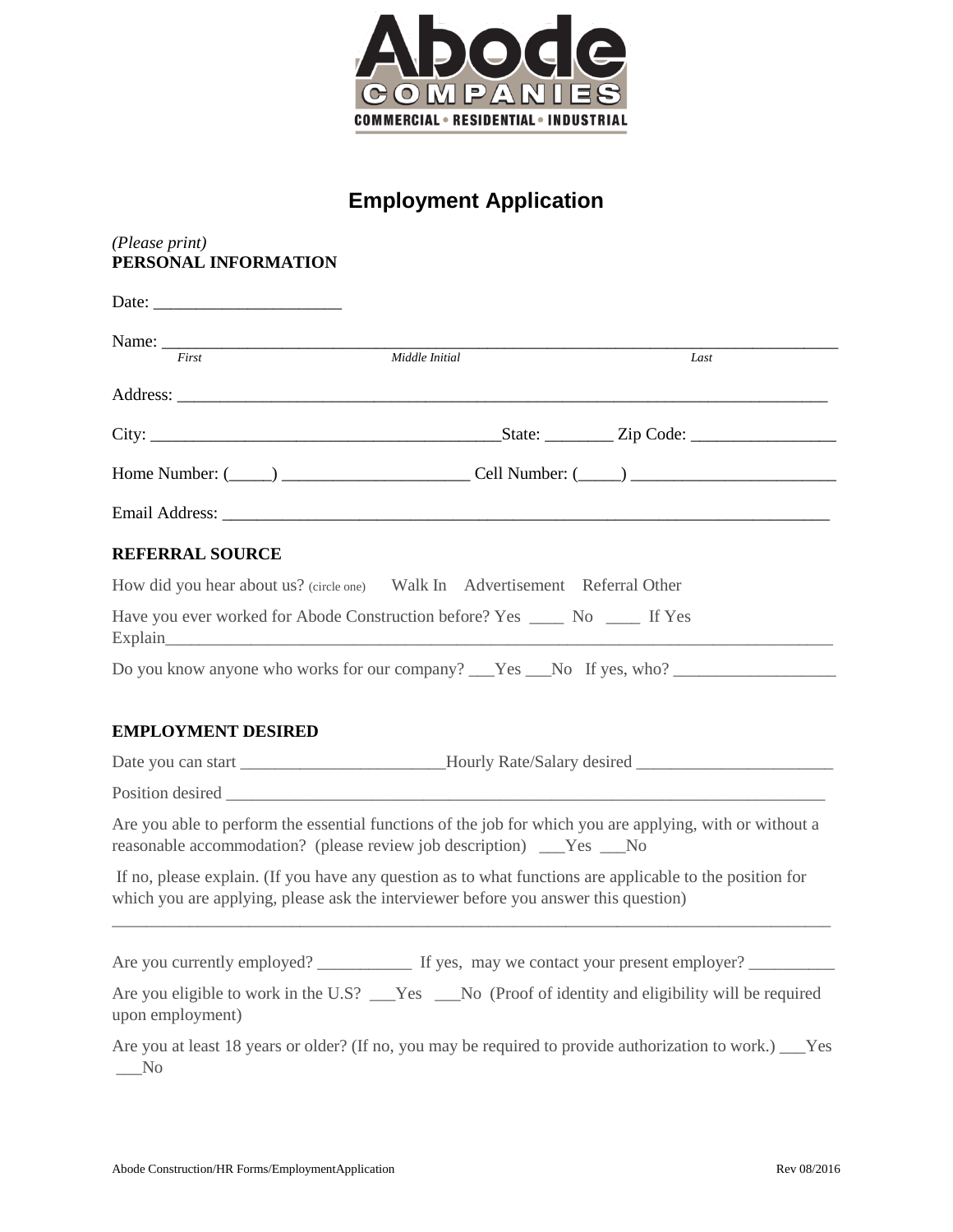Have you ever been terminated from employment or asked to resign by an employer? \_\_\_Yes \_\_\_No **If yes**, please provide company names and details  $\Box$ Can you work any shift? Yes No

Can you work overtime, including weekends? \_\_\_Yes \_\_\_No

| <b>EDUCATION</b> | location of Attended<br>school | Name and No. of yrs. Degree | <b>Received</b> | <b>Subjects</b><br>studied/Major |
|------------------|--------------------------------|-----------------------------|-----------------|----------------------------------|
|------------------|--------------------------------|-----------------------------|-----------------|----------------------------------|

High School

College or University

Trade, Business or Correspondence School

Have you completed any special courses, seminars and/or training directly related to the position for which you are applying? YES [ ] NO [ ] If yes, please describe:

\_\_\_\_\_\_\_\_\_\_\_\_\_\_\_\_\_\_\_\_\_\_\_\_\_\_\_\_\_\_\_\_\_\_\_\_\_\_\_\_\_\_\_\_\_\_\_\_\_\_\_\_\_\_\_\_\_\_\_\_\_\_\_\_\_\_\_\_\_\_\_\_\_\_\_\_\_\_\_\_\_\_\_\_\_

\_\_\_\_\_\_\_\_\_\_\_\_\_\_\_\_\_\_\_\_\_\_\_\_\_\_\_\_\_\_\_\_\_\_\_\_\_\_\_\_\_\_\_\_\_\_\_\_\_\_\_\_\_\_\_\_\_\_\_\_\_\_\_\_\_\_\_\_\_\_\_\_\_\_\_\_\_\_\_\_\_\_\_\_\_

List academic honors, extracurricular activities, offices held, etc. in high school or college: (Omit any which reflects your race, color, religion, age, sex, sexual orientation, marital status or disabilities.)

**EMPLOYMENT HISTORY** Include your last seven (7) years of employment history, including military and any periods of unemployment, starting with the most recent and working backwards in time. *Incomplete information could disqualify you from further consideration.*

\_\_\_\_\_\_\_\_\_\_\_\_\_\_\_\_\_\_\_\_\_\_\_\_\_\_\_\_\_\_\_\_\_\_\_\_\_\_\_\_\_\_\_\_\_\_\_\_\_\_\_\_\_\_\_\_\_\_\_\_\_\_\_\_\_\_\_\_\_\_\_\_\_\_\_\_\_\_\_\_\_\_\_\_\_

| From                              | To | <b>Employer Name</b>                                               | Telephone<br>( |
|-----------------------------------|----|--------------------------------------------------------------------|----------------|
| Job Title                         |    | Address                                                            |                |
| Immediate supervisor<br>and title |    | Summarize the nature of work performed and<br>job responsibilities |                |
|                                   |    |                                                                    |                |
| Reason for leaving                |    | Hourly Rate/Salary                                                 |                |
|                                   |    |                                                                    |                |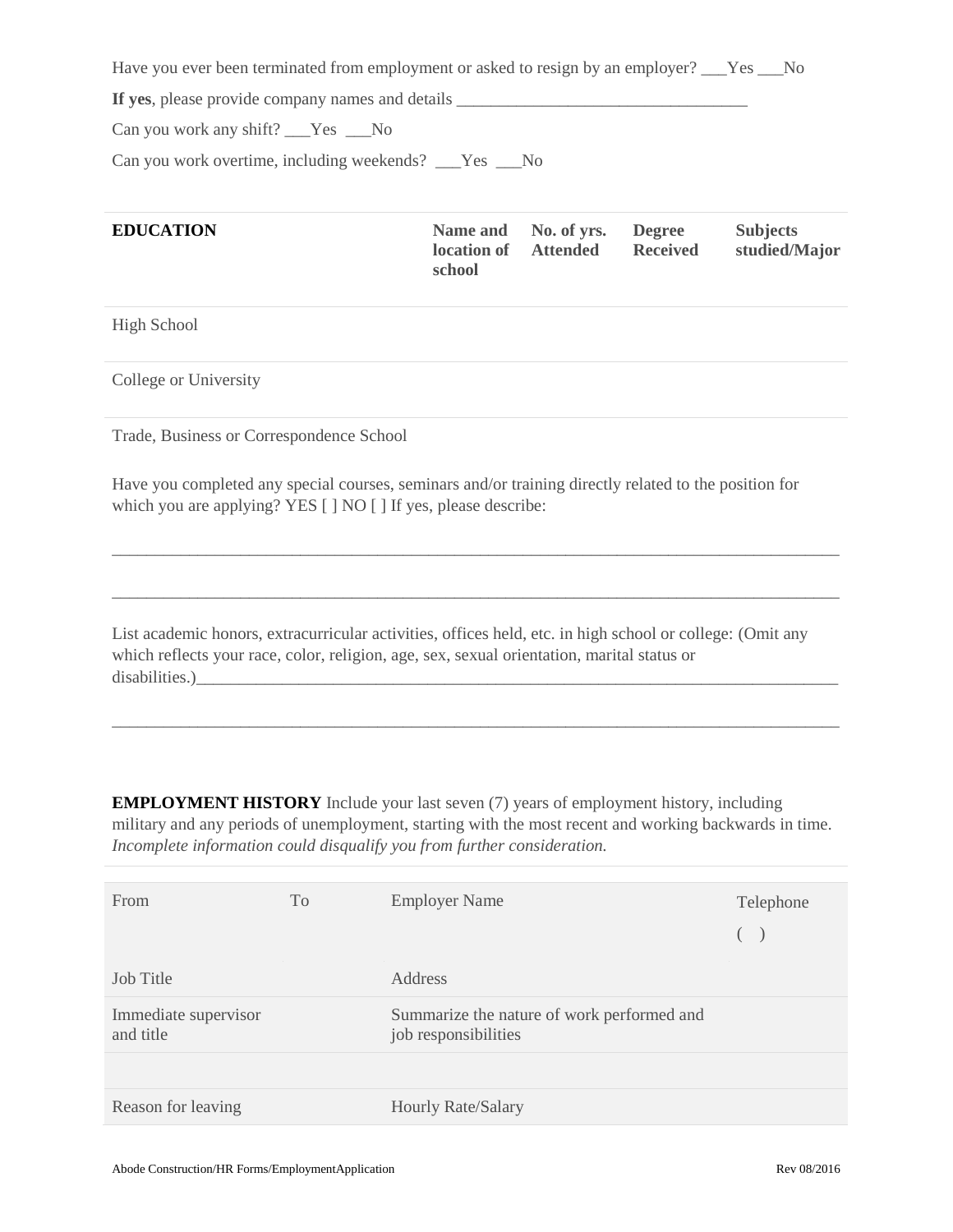| From                              | To             | Employer                                                           | Telephone          |
|-----------------------------------|----------------|--------------------------------------------------------------------|--------------------|
|                                   |                |                                                                    | $($ )              |
| <b>Job Title</b>                  |                | Address                                                            |                    |
| Immediate supervisor<br>and title |                | Summarize the nature of work performed and<br>job responsibilities |                    |
|                                   |                |                                                                    |                    |
| Reason for leaving                |                | Hourly Rate/Salary                                                 |                    |
| From                              | To             | Employer                                                           | Telephone          |
|                                   |                |                                                                    | $($ )              |
| Job Title                         |                | Address                                                            |                    |
| Immediate supervisor<br>and title |                | Summarize the nature of work performed and<br>job responsibilities |                    |
|                                   |                |                                                                    |                    |
| Reason for leaving                |                | Hourly Rate/Salary                                                 |                    |
| From                              | To             | <b>Employer Name</b>                                               | Telephone<br>$($ ) |
| <b>Job Title</b>                  |                | Address                                                            |                    |
| Immediate supervisor<br>and title |                | Summarize the nature of work performed and<br>job responsibilities |                    |
|                                   |                |                                                                    |                    |
| Reason for leaving                |                | Hourly Rate/Salary                                                 |                    |
|                                   |                |                                                                    |                    |
| From                              | T <sub>o</sub> | Employer                                                           | Telephone          |
|                                   |                |                                                                    | $($ )              |
| <b>Job Title</b>                  |                | Address                                                            |                    |
| Immediate supervisor<br>and title |                | Summarize the nature of work performed and<br>job responsibilities |                    |
|                                   |                |                                                                    |                    |
| Reason for leaving                |                | Hourly Rate/Salary                                                 |                    |
| From                              | To             | Employer                                                           | Telephone          |
|                                   |                |                                                                    |                    |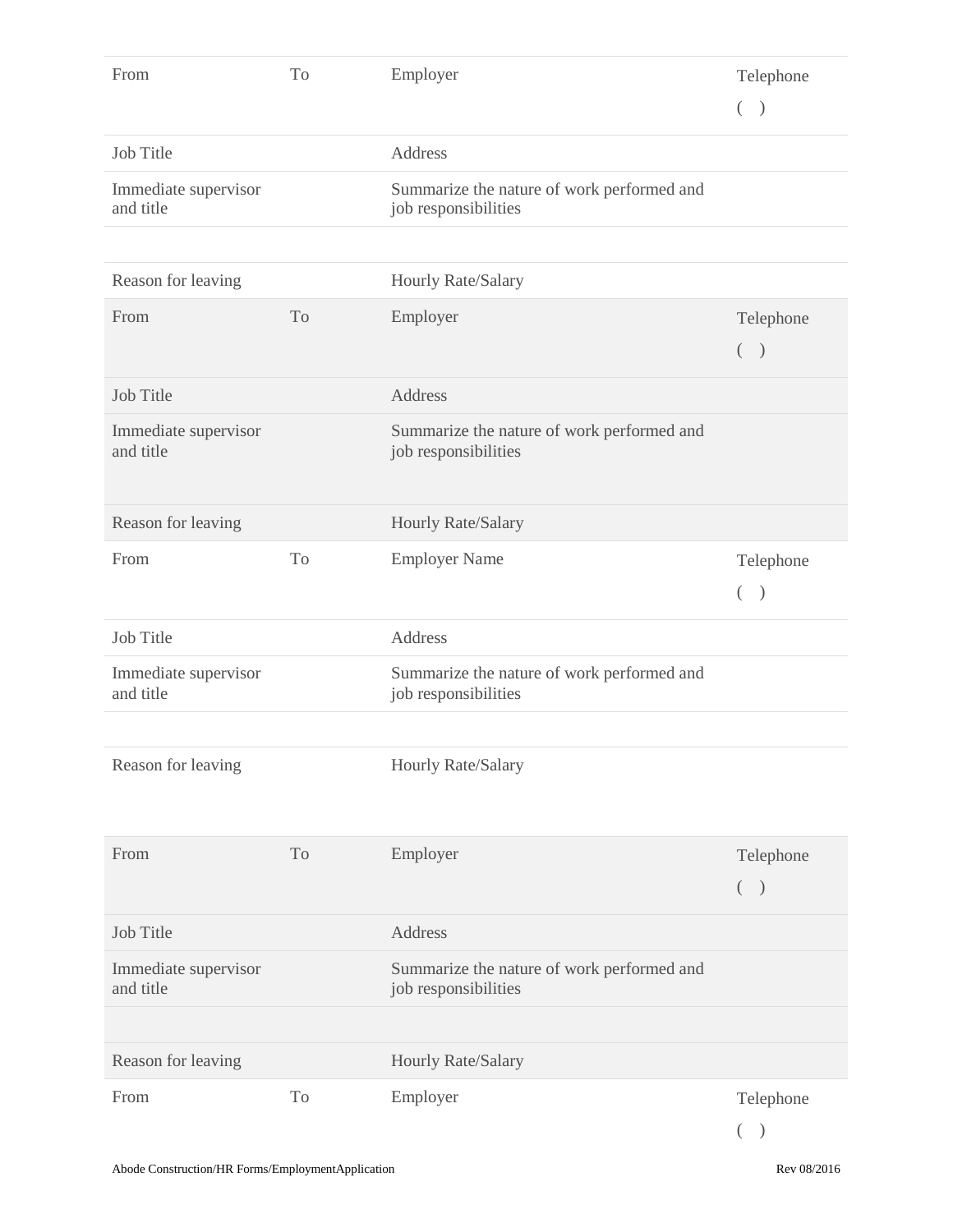| Job Title                              | Address               |                                                                    |                                                                                                           |  |
|----------------------------------------|-----------------------|--------------------------------------------------------------------|-----------------------------------------------------------------------------------------------------------|--|
| Immediate supervisor<br>and title      |                       | Summarize the nature of work performed and<br>job responsibilities |                                                                                                           |  |
| Reason for leaving                     | Hourly Rate/Salary    |                                                                    |                                                                                                           |  |
| position applied for? If yes, explain. |                       |                                                                    | Do you have any special skills, experience and/or training that would enhance your ability to perform the |  |
| Computer Skills (please describe):     |                       |                                                                    |                                                                                                           |  |
| $(3)$ years.                           |                       |                                                                    | <b>REFERENCES</b> Give the names of three persons not related to you, whom you have known at least three  |  |
| Name                                   | Address, Phone, Email | Company                                                            | <b>Years Acquainted</b>                                                                                   |  |
| 1                                      |                       |                                                                    |                                                                                                           |  |
| $\overline{2}$                         |                       |                                                                    |                                                                                                           |  |
| 3                                      |                       |                                                                    |                                                                                                           |  |